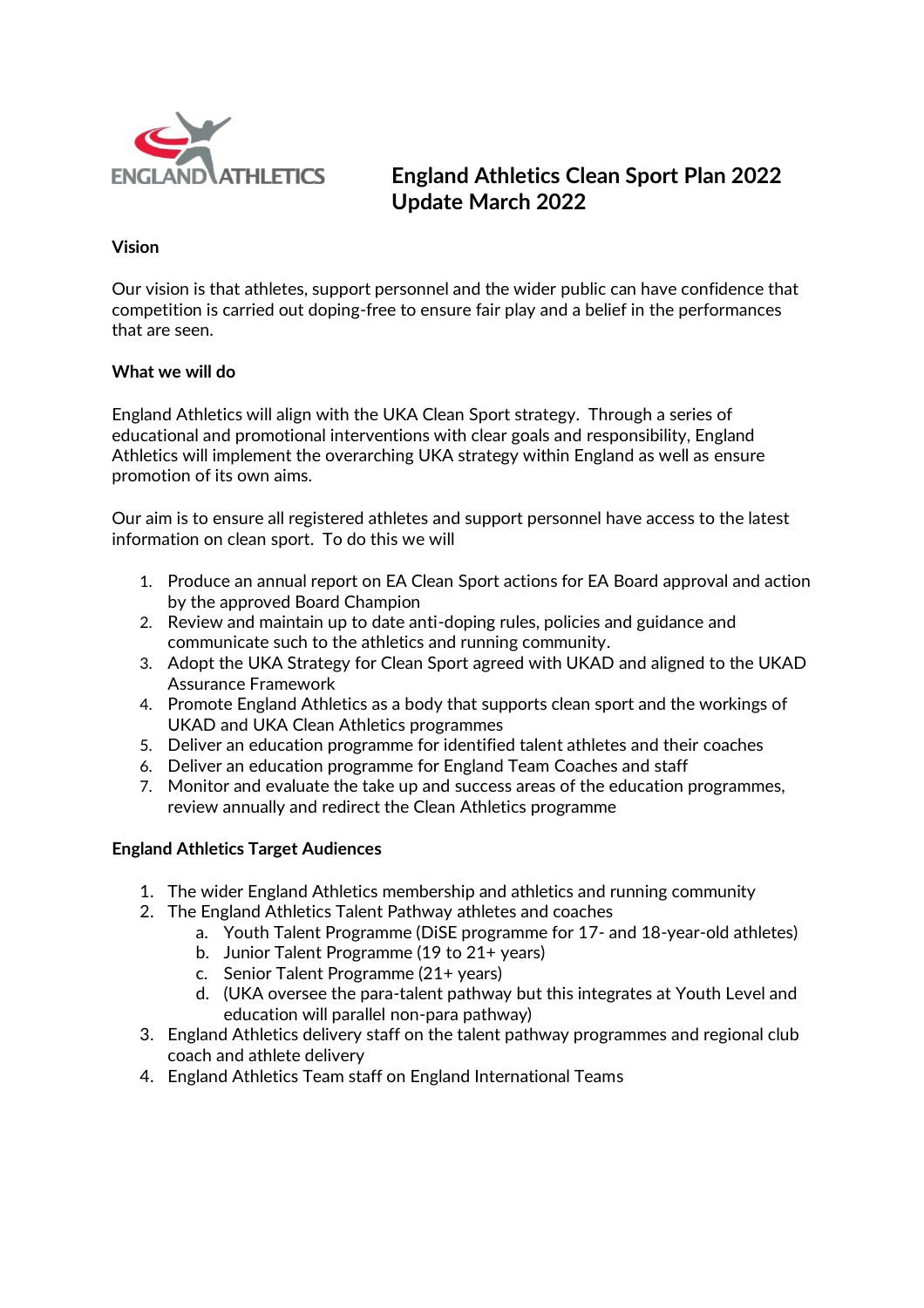## **England Athletics Clean Sport Implementation Plan 2022 onwards**

England Athletics will operate under the UKA Sport wide Clean Sport Strategy. The implementation plan will meet the vision and ambitions of the UKA Strategy as well as key aims agreed with the England Athletics Board. England Athletics will continually review, with UKA and the other Home Country Athletics Federations the delivery and success of the overarching strategy as well as the implementation plan.

| Aim                                                                                                                      | Target audience                                                                                                                                                            | <b>Action</b>                                                                                                                                                                                                                                                                                                                             | Delivery means/dates                                                                                                                                                                                                                                  | <b>Who/Monitoring/success</b>                                                                                                                                                                                                                                                                              | <b>Review</b>                      |
|--------------------------------------------------------------------------------------------------------------------------|----------------------------------------------------------------------------------------------------------------------------------------------------------------------------|-------------------------------------------------------------------------------------------------------------------------------------------------------------------------------------------------------------------------------------------------------------------------------------------------------------------------------------------|-------------------------------------------------------------------------------------------------------------------------------------------------------------------------------------------------------------------------------------------------------|------------------------------------------------------------------------------------------------------------------------------------------------------------------------------------------------------------------------------------------------------------------------------------------------------------|------------------------------------|
| To have clearly<br>identified<br>England<br><b>Athletics Board</b><br>member and<br>staff responsible<br>for Clean Sport | Leadership<br>1. EA Board<br>Champion<br><b>Head of</b><br>2.<br>Coaching and<br><b>Athlete</b><br><b>Development</b><br><b>Competitions</b><br>3.<br>and Teams<br>Manager | Leadership<br>$\bullet$<br>responsibility is clearly<br>publicised<br>Leadership team for<br>$\bullet$<br>Clean Sport undertake<br>relevant UKAD<br><b>Advisor and Educator</b><br>courses.<br>Leadership team<br>$\bullet$<br>communicate bi-<br>monthly or as needed.<br>Clear plans in place<br>$\bullet$<br>for Commonwealth<br>Games | Annual Reporting to<br><b>EA Board</b><br>Reporting to Senior<br>Leadership Team at<br>all SLT meetings<br>(approx. bi-monthly)<br>Ongoing check and<br>$\bullet$<br>challenge for EA<br>Commonwealth<br><b>Games Team Leader</b><br>by HoCAD and CTM | measures<br><b>EA Board Champion</b><br>$\bullet$<br>November 2022 and<br>ongoing annually<br>HoCAD bi-monthly to<br>$\bullet$<br><b>SLT</b><br>Success through EA<br>$\bullet$<br>Board paper<br>acceptance, 100% CG<br>team meeting Clean<br>Sport requirements,<br>targets detailed below<br>being met. | Annually,<br>November/<br>December |
| To educate the<br>England<br><b>Athletics</b><br>membership on<br><b>Clean Athletics</b>                                 | The wider<br><b>England Athletics</b><br>community                                                                                                                         | <b>Ensure the England</b><br>$\bullet$<br>Athletics website has<br>up to date Clean<br>Athletics education<br>material available to<br>all athletes and<br>coaches especially<br><b>UKA Clean Athletics</b>                                                                                                                               | Update EA website<br>$\bullet$<br>whenever new<br>information<br>forthcoming<br>Ongoing basis<br>$\bullet$<br>Work with UKA<br>$\bullet$<br>Coach Education<br>working group on                                                                       | Head of Coach and<br>$\bullet$<br>Athlete Development<br>and Competitions and<br><b>Teams Manager</b><br>Annual report to EA<br>$\bullet$<br>Board contains details<br>of updates and<br>Championship delivery                                                                                             | Annually,<br>November/<br>December |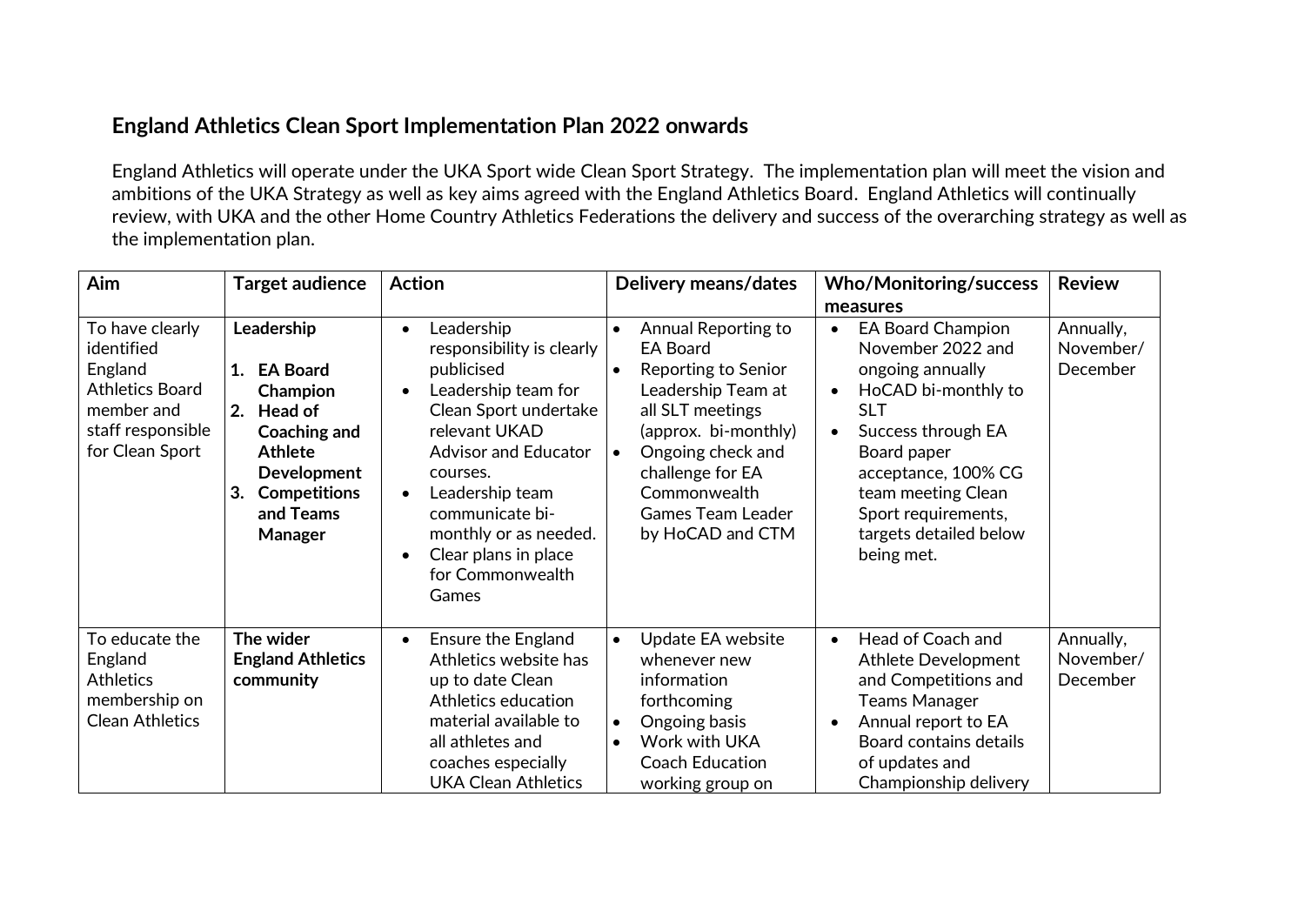|                                                                                                                                                                                           |                                                                                                                                                                                                                                  | Awareness/UKAD<br><b>Coach Clean courses</b><br>Provide links to<br>$\bullet$<br>relevant partners<br>Work with UKA to<br>$\bullet$<br>embed Clean Athletics<br>in the coach<br>qualification process<br>Provide information at<br>$\bullet$<br><b>EA Championships</b><br>including para events.                                                                                                                          |                                     | embedding Clean<br>Athletics in<br>qualifications<br><b>EA Championship</b><br>delivery<br><b>EA Indoors Feb</b><br>$\circ$<br>2022<br><b>EA Outdoors</b><br>$\circ$<br>July/Aug/Sept<br>2022                                                                                                           |                                     |                                                                                                                                                                                                                                                                                              |                                    |
|-------------------------------------------------------------------------------------------------------------------------------------------------------------------------------------------|----------------------------------------------------------------------------------------------------------------------------------------------------------------------------------------------------------------------------------|----------------------------------------------------------------------------------------------------------------------------------------------------------------------------------------------------------------------------------------------------------------------------------------------------------------------------------------------------------------------------------------------------------------------------|-------------------------------------|---------------------------------------------------------------------------------------------------------------------------------------------------------------------------------------------------------------------------------------------------------------------------------------------------------|-------------------------------------|----------------------------------------------------------------------------------------------------------------------------------------------------------------------------------------------------------------------------------------------------------------------------------------------|------------------------------------|
| Educate athletes,<br>personal<br>coaches, and<br>parents on the<br><b>Youth Talent</b><br><b>Programme</b> with<br>bespoke UKA<br><b>Clean Athletics</b><br><b>YTP</b> course<br>material | YOUTH TALENT<br><b>PROGRAMME</b><br>(18 TO 19 YRS)<br><b>ATHLETES,</b><br><b>COACHES,</b><br><b>PARENTS</b><br>Approximately<br>250 athletes, and<br>coaches) annually<br>at the start of a 5-<br>year talent<br>pathway journey | <b>All Youth Talent</b><br>$\bullet$<br><b>Programme Athletes</b><br>to undertake a Clean<br><b>Athletics YTP course</b><br>as part of YTP<br>curriculum includes<br>para-pathway athletes.<br><b>All Youth Talent</b><br>$\bullet$<br><b>Programme Coaches</b><br>have UKAD Advisor<br>course made available.<br>Follow up<br>$\bullet$<br>presentations<br>embedded in delivery<br>sessions including<br>online webinar. | $\bullet$<br>$\bullet$<br>$\bullet$ | Direct delivery of<br><b>YTP Clean Sport</b><br>course through<br>webinars and in<br>person camp follow<br>up<br>Sept to March<br>2022/2023<br>All YTP athletes and<br>coaches starting<br>programme in Sept<br>2021 to have<br>completed course by<br>September 2022.<br>(Rolling annual<br>programme) | $\bullet$<br>$\bullet$<br>$\bullet$ | Head of Coach and<br><b>Athlete Development</b><br>and Competitions and<br><b>Teams Manager</b><br>95% take up of courses<br>(in line with DiSE YTP<br>course completion)<br>Annual report to EA<br><b>Board (November</b><br>following delivery)<br>contains details of<br>delivery success | Annually,<br>November/<br>December |
| Educate athletes,<br>personal coaches<br>on the Junior<br><b>Talent</b><br><b>Programme</b> with                                                                                          | <b>JUNIOR TALENT</b><br><b>PROGRAMME</b><br>(19 YRS TO 21+                                                                                                                                                                       | <b>All Junior Talent</b><br>$\bullet$<br><b>Programme Athletes</b><br>undertake Clean Sport<br>course                                                                                                                                                                                                                                                                                                                      | $\bullet$                           | Clean Sport and<br><b>UKAD Advisor</b><br>course promoted and<br>made available to all<br>JTP athletes and                                                                                                                                                                                              | $\bullet$<br>$\bullet$              | Head of Coach and<br><b>Athlete Development</b><br>and Competitions and<br><b>Teams Manager</b><br>95% take up of courses                                                                                                                                                                    | Annually,<br>November/<br>December |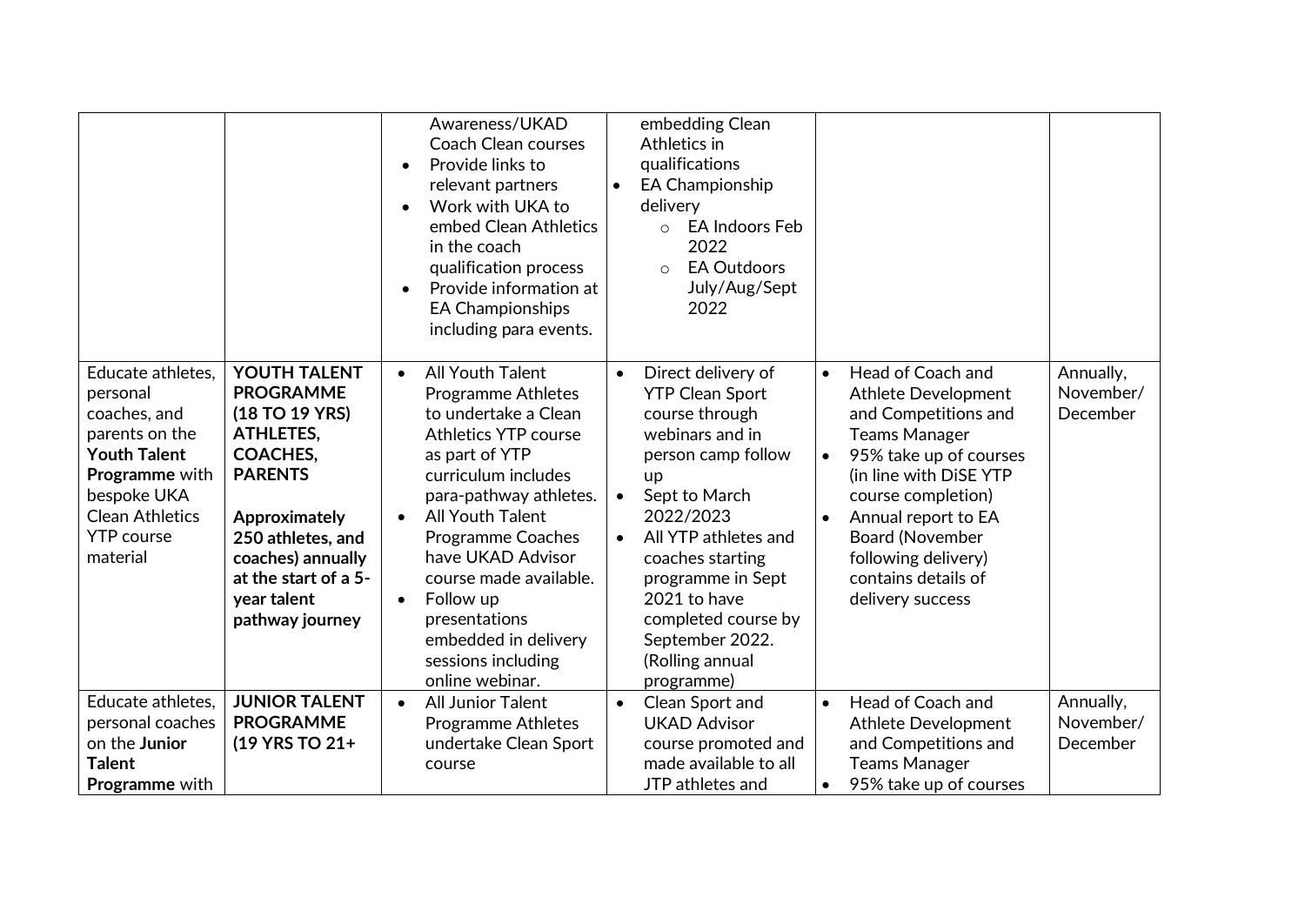| Clean Sport and<br><b>UKAD Advisor</b><br>courses                                                                                                     | <b>YRS) ATHLETES</b><br><b>AND COACHES</b><br><b>Retained athletes</b><br>and coaches on<br><b>JTP c150</b>                             | <b>All Junior Talent</b><br>$\bullet$<br><b>Programme Coaches</b><br>have UKAD Advisor<br>course made available                                                                                                          | coaches as<br>requirement of being<br>on the JTP<br>programme<br>Sept to March<br>$\bullet$<br>2022/2023<br>All JTP athletes<br>$\bullet$<br>starting programme<br>in Sept 2021 to have<br>been offered course<br>by September 2022.<br>(Rolling annual<br>programme)                                                                                                                            | Annual report to EA<br>$\bullet$<br><b>Board (November</b><br>following delivery)<br>contains details of<br>delivery success                                                                                                                                           |                                    |
|-------------------------------------------------------------------------------------------------------------------------------------------------------|-----------------------------------------------------------------------------------------------------------------------------------------|--------------------------------------------------------------------------------------------------------------------------------------------------------------------------------------------------------------------------|--------------------------------------------------------------------------------------------------------------------------------------------------------------------------------------------------------------------------------------------------------------------------------------------------------------------------------------------------------------------------------------------------|------------------------------------------------------------------------------------------------------------------------------------------------------------------------------------------------------------------------------------------------------------------------|------------------------------------|
| Educate athletes,<br>personal coaches<br>on the Senior<br><b>Talent</b><br><b>Programme</b> with<br>Clean Sport and<br><b>UKAD Advisor</b><br>courses | <b>SENIOR TALENT</b><br><b>PROGRAMME</b><br>$(21+YEARS)$<br><b>ATHLETES AND</b><br><b>COACHES</b><br><b>Athletes and</b><br>coaches C60 | <b>All Senior Talent</b><br>$\bullet$<br><b>Programme Athletes</b><br>undertake Clean Sport<br>course<br><b>All Senior Talent</b><br>$\bullet$<br><b>Programme Coaches</b><br>have UKAD Advisor<br>course made available | Clean Sport and<br>$\bullet$<br><b>UKAD Advisor</b><br>course promoted and<br>made available to all<br>STP athletes and<br>coaches as<br>requirement of being<br>on the STP<br>programme<br>Sept to March<br>$\bullet$<br>2022/2023<br>All STP athletes<br>$\bullet$<br>starting programme<br>in Sept 2021 to have<br>been offered course<br>by September 2022.<br>(Rolling annual<br>programme) | Head of Coach and<br>$\bullet$<br><b>Athlete Development</b><br>and Competitions and<br><b>Teams Manager</b><br>95% take up of courses<br>$\bullet$<br>Annual report to EA<br><b>Board (November</b><br>following delivery)<br>contains details of<br>delivery success | Annually,<br>November/<br>December |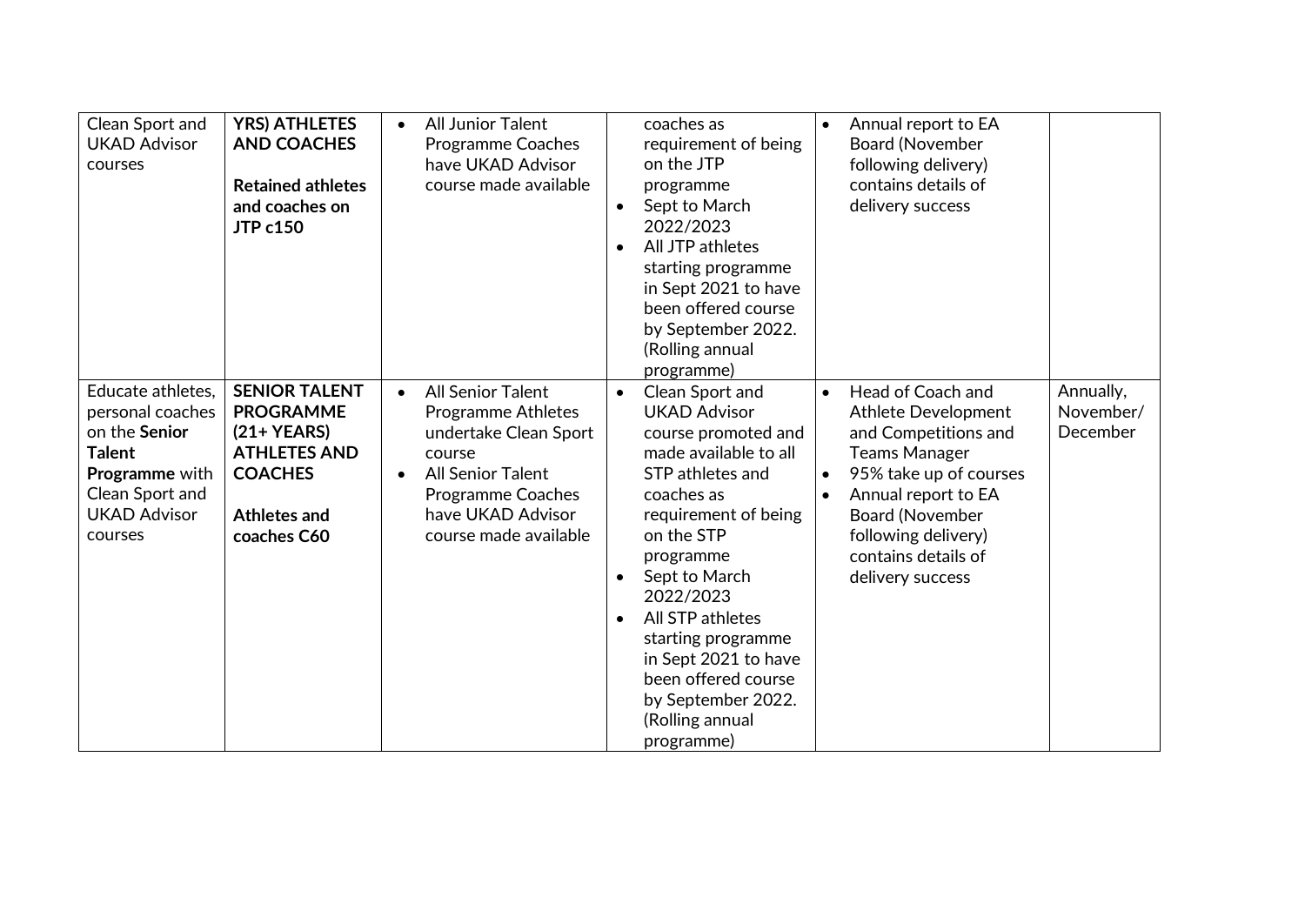| Educate all<br>appointed talent<br>pathways and<br>regional delivery<br>staff on Clean<br>Sport                     | <b>EA staff delivering</b><br>talent pathway<br>and regional<br>coach<br>development<br>activity           | Provide Clean Sport<br>$\bullet$<br>training for all<br>Programme delivery<br><b>Staff across England</b><br>Athletics coach and<br>athlete programmes                                                            | Online course<br>$\bullet$<br>Annual programme of<br>$\bullet$<br>events<br>Jan 2022 to Dec<br>$\bullet$<br>2022 | Head of Coach and<br>$\bullet$<br><b>Athlete Development</b><br>and Competitions and<br><b>Teams Manager</b><br>100% take up of course<br>$\bullet$<br>Annual report to EA<br>$\bullet$<br><b>Board (November</b><br>following delivery)<br>contains details of<br>delivery success         | Annually,<br>November/<br>December |
|---------------------------------------------------------------------------------------------------------------------|------------------------------------------------------------------------------------------------------------|-------------------------------------------------------------------------------------------------------------------------------------------------------------------------------------------------------------------|------------------------------------------------------------------------------------------------------------------|---------------------------------------------------------------------------------------------------------------------------------------------------------------------------------------------------------------------------------------------------------------------------------------------|------------------------------------|
| Educate all<br>Commonwealth<br>and<br>Commonwealth<br><b>Youth Games</b><br>staff and<br>athletes on<br>Clean Sport | Commonwealth<br><b>Games staff and</b><br>athletes                                                         | Meet all requirements<br>$\bullet$<br>set by Team England<br>and UKAD for coaches<br>and athletes selected<br>for the Games                                                                                       | <b>July 2022 CG</b><br>$\bullet$<br>CYG date tbc                                                                 | Head of Coach and<br>$\bullet$<br>Athlete Development<br>and Competitions and<br><b>Teams Manager</b><br>100% completion of CG<br>$\bullet$<br>requirements<br>Annual report to EA<br>$\bullet$<br><b>Board (November</b><br>following delivery)<br>contains details of<br>delivery success | Annually,<br>November/<br>December |
| Educate all<br>England<br><b>Athletics</b><br>International<br>Team staff and<br>athletes on<br>Clean Sport         | <b>EA International</b><br><b>Team coaches</b><br>and support staff<br><b>EA International</b><br>athletes | Provide UKAD Advisor<br>$\bullet$<br>course training for all<br><b>Team Staff training</b><br>programme<br>Provide access to<br>$\bullet$<br>Clean Sport<br>information and<br>agreement they have<br>read for EA | Annual programme<br>$\bullet$<br>of international<br>teams so ongoing<br>course delivery Jan<br>2022 to Dec 2022 | Head of Coach and<br>$\bullet$<br>Athlete Development<br>and Competitions and<br><b>Teams Manager</b><br>% take up of course<br>$\bullet$<br>Annual report to EA<br>$\bullet$<br><b>Board (November</b><br>following delivery)                                                              | Annually,<br>November/<br>December |